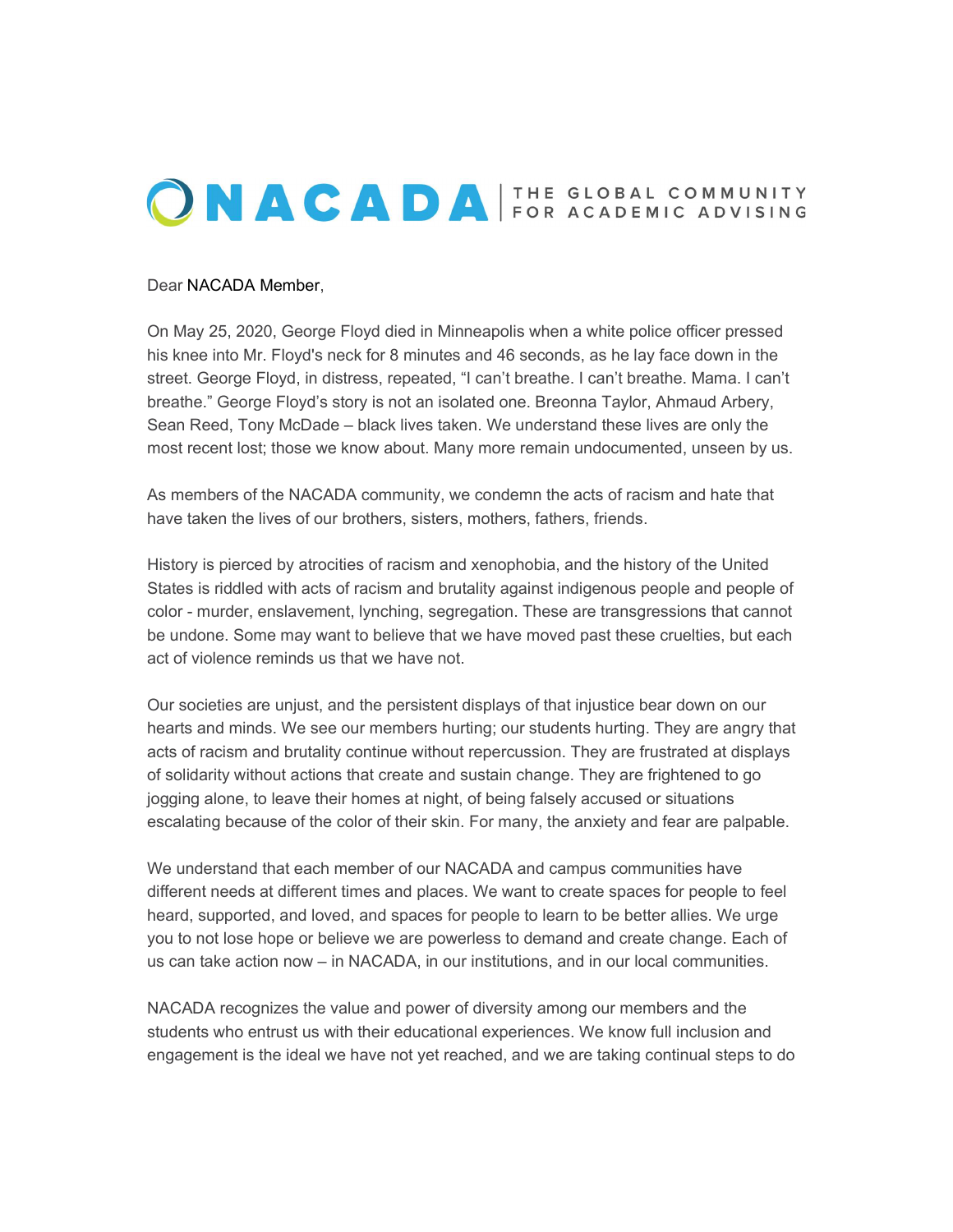better. As an advising community, we must come together from all our different institutions, different roles, and different places of understanding and desire to be better and through our unifying work create a better association so we can better serve our students who need us.

As each of us continues to process the death of George Floyd and other acts of violence stemming from systemic racism, we hope you will reach out to one another, share your feelings and experiences, engage in healing activities, and actively participate in antiracism and community building efforts in our institutions and communities. We have highlighted resources below, which we hope you find helpful as you navigate the days ahead.

## **Resources**

- 101 ways to take care of yourself when the world feels overwhelming
- Anti-racism Resources for White People (Specifically for allies)
- Do The Work: Rachel Cargle (Specifically for allies)
- For Our White Friends Desiring to Be Allies (Specifically for allies)
- Maintaining Professionalism In The Age of Black Death Is….A Lot
- No White Saviors (Specifically for allies)
- Physiological & Psychological Impact of Racism and Discrimination for African-**Americans**
- Racism's Psychological Toll
- The Link Between Experiences of Racism and Stress and Anxiety for Black Americans: A Mindfulness and Acceptance-Based Coping Approach
- Tips for Self-Care: When Police Brutality Has You Questioning Humanity and Social Media Is Enough
- U.S. Businesses Must Take Meaningful Action Against Racism

If you have ideas or recommendations for additional support or resources NACADA can provide, please contact President Erin Justyna at erin.justyna@ttuhsc.edu or Executive Director Charlie Nutt at cnutt@ksu.edu.

Sincerely,

Ariel Collatz, Chair, Social Justice Advising Community Erin Justyna, President Locksley Knibbs, Chair, Inclusion & Engagement Committee, and Co-Chair, Race, Ethnicity, and Inclusion Workgroup